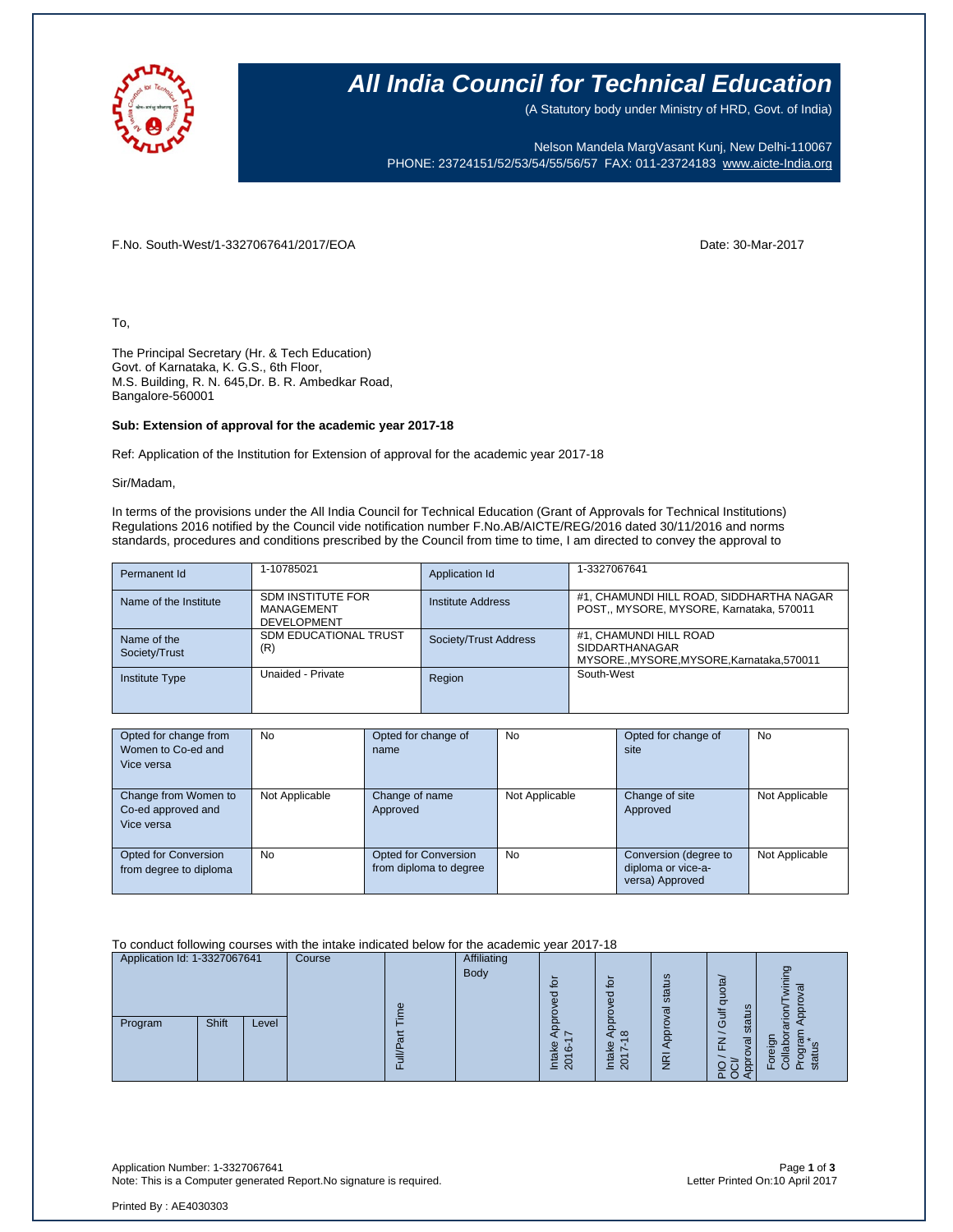

## **All India Council for Technical Education**

(A Statutory body under Ministry of HRD, Govt. of India)

Nelson Mandela MargVasant Kunj, New Delhi-110067 PHONE: 23724151/52/53/54/55/56/57 FAX: 011-23724183 [www.aicte-India.org](http://www.aicte-india.org/)

| MANAGEME<br><b>NT</b> | 1st<br>Shift | <b>POS</b><br>$\mathbf$<br><b>GRA</b><br><b>DUA</b><br><b>TE</b> | <b>POST</b><br>GRADUATE<br><b>DIPLOMA IN</b><br>MANAGEMENT | <b>FULL</b><br><b>TIME</b> | None | 180 | 180 | <b>NA</b> | <b>NA</b> | <b>NA</b> |
|-----------------------|--------------|------------------------------------------------------------------|------------------------------------------------------------|----------------------------|------|-----|-----|-----------|-----------|-----------|
|                       |              | <b>DIPL</b><br><b>OMA</b>                                        |                                                            |                            |      |     |     |           |           |           |

The above mentioned approval is subject to the condition that SDM INSTITUTE FOR MANAGEMENT DEVELOPMENT shall follow and adhere to the Regulations, guidelines and directions issued by AICTE from time to time and the undertaking / affidavit given by the institution along with the application submitted by the institution on portal.

In case of any differences in content in this Computer generated Extension of Approval Letter, the content/information as approved by the Executive Council / General Council as available on the record of AICTE shall be final and binding.

Strict compliance of Anti-Ragging Regulation:- Approval is subject to strict compliance of provisions made in AICTE Regulation notified vide F. No. 37-3/Legal/AICTE/2009 dated July 1, 2009 for Prevention and Prohibition of Ragging in Technical Institutions. In case Institution fails to take adequate steps to Prevent Ragging or fails to act in accordance with AICTE Regulation or fails to punish perpetrators or incidents of Ragging, it will be liable to take any action as defined under clause 9(4) of the said Regulation.

#### **Note: Validity of the course details may be verified at www.aicte-india.org**

 **Prof. A.P Mittal Member Secretary, AICTE**

Copy to:

- **1. The Regional Officer,** All India Council for Technical Education Health Centre Building Bangalore University Campus Bangalore - 560 009, Karnataka
- **2. The Director Of Technical Education\*\*,** Karnataka
- **3. The Registrar\*\*,** None
- **4. The Principal / Director,** SDM INSTITUTE FOR MANAGEMENT DEVELOPMENT #1, CHAMUNDI HILL ROAD, SIDDHARTHA NAGAR POST,, MYSORE,MYSORE, Karnataka,570011
- **5. The Secretary / Chairman,** SDM EDUCATIONAL TRUST (R) #1, CHAMUNDI HILL ROAD SIDDARTHANAGAR MYSORE., MYSORE,MYSORE, Karnataka,570011
- **6. Guard File(AICTE)**

Application Number: 1-3327067641 Page **2** of **3** Note: This is a Computer generated Report.No signature is required.